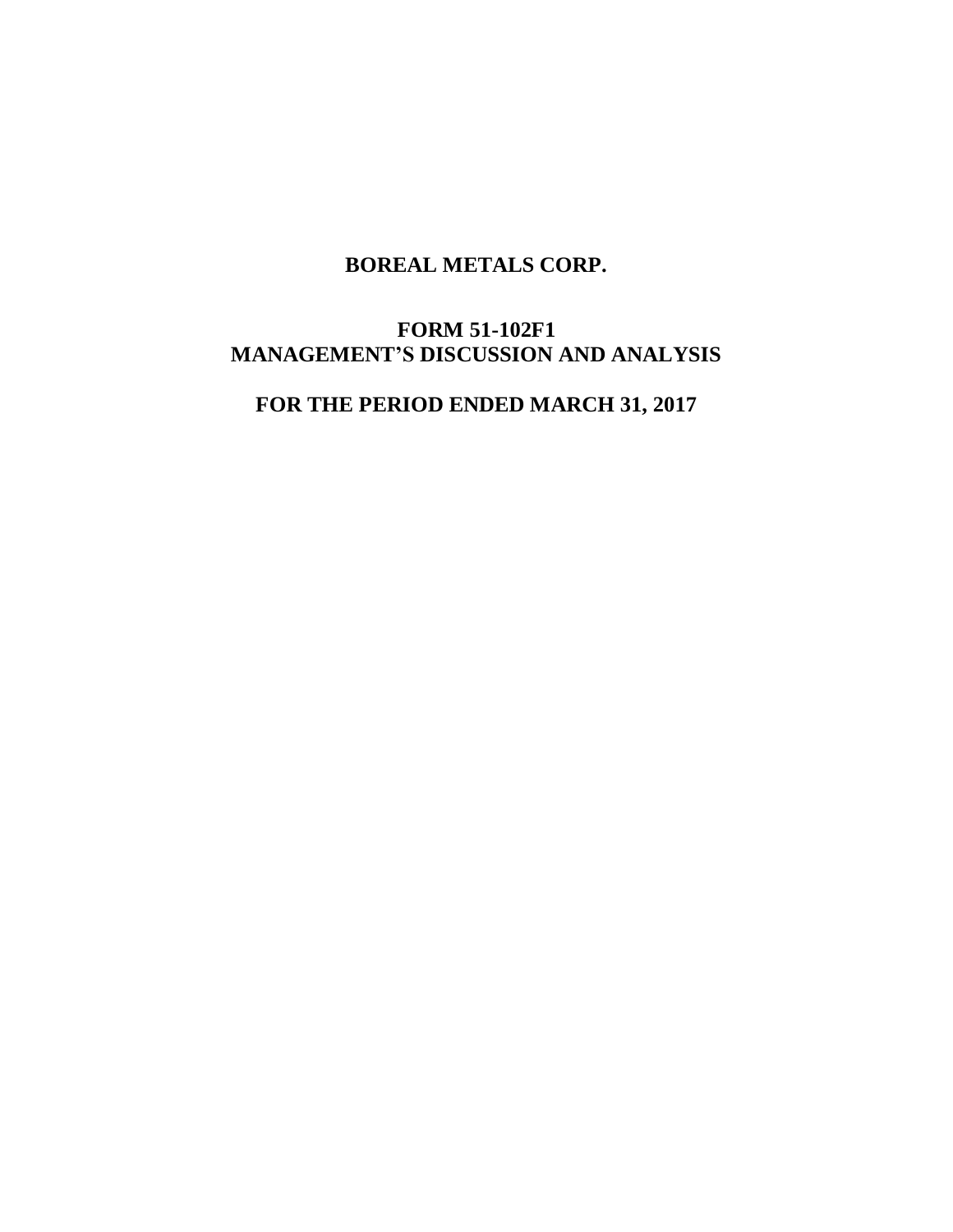The following management's discussion and analysis ("MD&A"), prepared as of May 30, 2017 should be read together with the unaudited consolidated financial statements for the period ended March 31, 2017 and the audited financial statements for the year ended December 31, 2016 and related notes attached thereto, which are prepared in accordance with International Financial Reporting Standards. All amounts are stated in Canadian dollars unless otherwise indicated.

Additional information related to Boreal Metals Corp. (the "Company") is available for view on SEDAR at [www.sedar.com.](http://www.sedar.com/)

# **Forward Looking Statements**

This MD&A contains certain forward-looking statements and information relating to the Company that are based on the beliefs of our management as well as assumptions made by and information currently available to us. When used in this document, the words "anticipate", "believe", "estimate", "expect" and similar expressions, as they relate to our company or our management, are intended to identify forward-looking statements. This MD&A contains forward-looking statements relating to, among other things, regulatory compliance, the sufficiency of current working capital, the estimated cost and availability of funding for the continued exploration and development of our exploration properties. Such statements reflect the current views of management with respect to future events and are subject to certain risks, uncertainties and assumptions. Many factors could cause the actual results, performance or our achievements to be materially different from any future results, performance or achievements that may be expressed or implied by such forward-looking statements.

# **Description of Business**

The Company was incorporated under the Business Corporations Act, British Columbia on December 31, 2013 and is considered to be in the exploration stage with respect to its mineral properties. On November 7, 2016, the Company changed its name to Boreal Metals Corp. The Company's head office address is 340 - 233 West 1st Street, North Vancouver, BC V7M 1B3.

On April 1, 2014, the Company commenced trading on the Canadian Securities Exchange ("CSE") under the trading symbol "EFM". On April 12, 2016, the CSE delisted the Company for being in default of CSE requirements. As of the date of the financial statements the Company's common shares were delisted from trading on the CSE.

# **Significant Events**

On February 14, 2017, the Company closed its share purchase agreement with Eurasian Minerals Inc. ("Eurasian") and has acquired two companies at exploration stage that were wholly-owned subsidiaries of Eurasian which together represent a portfolio of four Scandinavian base and precious metal exploration projects. EMX Exploration Scandinavia AB and Iekelvare Minerals AB (together referred to as the "Swedish Companies") are now wholly-owned subsidiaries of the Company. To acquire the Swedish Companies, the Company issued 1,713,390 common shares to Eurasian.

On April 4, 2017, the Company closed a non-brokered private placement of 12,270,000 units at \$0.05 per unit. Each unit will consist of one common share and one-half of one transferable share purchase warrant, each whole warrant exercisable into one additional common share at a price of \$0.10 per share for a period of one year from the date of issue. As of March 31, 2017, \$289,379 of share subscription was received towards this private placement.

# **Selected Annual Financial Information**

The Company's Consolidated Financial Statements for the years ended December 31, 2016, 2015, and 2014 have been prepared in accordance with International Financial Reporting Standards ("IFRS") as issued by the International Accounting Standards Board ("IASB"). The following selected financial information is taken from the annual consolidated financial statements and should be read in conjunction with those statements.

|                                   | December 31, 2016 | December 31, 2015 | December 31, 2014 |
|-----------------------------------|-------------------|-------------------|-------------------|
| Cash                              | 196.987           | -77               | 2,246             |
| <b>Total Assets</b>               | 205,918           | 5,084             | 5,782             |
| <b>Total Liabilities</b>          | 181,551           | 98,555            | 58,586            |
| Shareholders' equity (deficiency) | 24,367            | (93, 471)         | (52, 804)         |
| Net loss and comprehensive loss   | (171, 541)        | (40,667)          | (231, 539)        |

**BOREAL METALS CORP. (Formerly European Ferro Metals Ltd.)**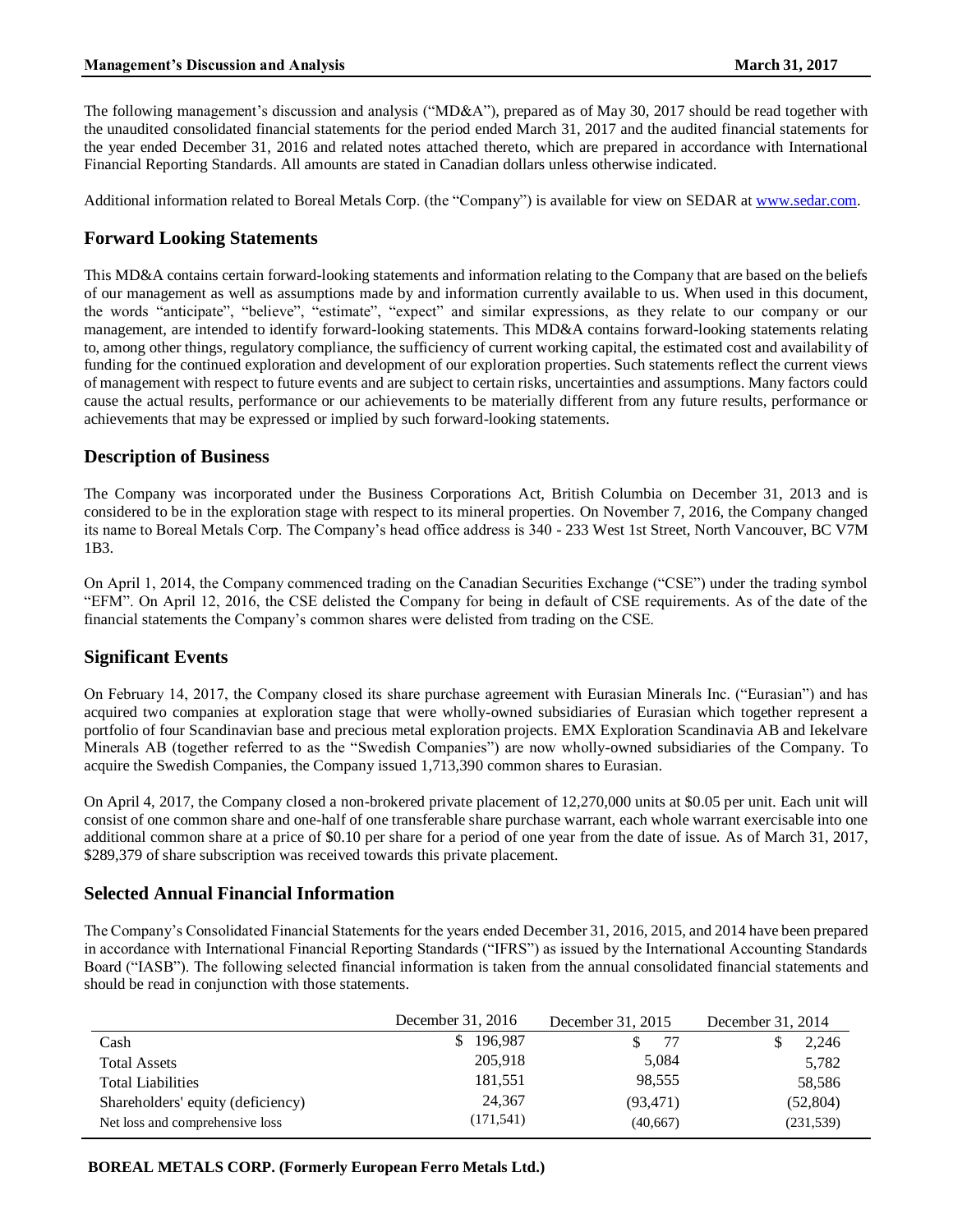| <b>Management's Discussion and Analysis</b> |        |        | <b>March 31, 2017</b> |
|---------------------------------------------|--------|--------|-----------------------|
| Basic and diluted loss per common share     | (0.02) | (0.01) | (0.03)                |

# **Results of Operations**

*Period ended March 31, 2017 and 2016*

During the period ended March 31, 2017, the Company incurred a net loss of \$170,681, an increase of \$164,047 compared to \$6,634 net loss incurred during the same period of 2016. This significant increase in the Company expenses was a result of increased activity of the Company. In the first quarter of 2017, the Company acquired four Scandinavian projects, closed \$613,500 financing and in the process of closing second \$2,000,000 financing, completed an audit, and conducted exploration on its newly acquired properties.

In the first quarter of 2017, the Company's professional fees totaled \$21,488 compared to \$5,000 in 2016. The professional fees consist of legal, audit and accounting charges incurred due to Scandinavian companies acquisition, closing the Company's financing and yearend audit.

The regulatory, filing and transfer agent's fees were \$698 in 2017 vs \$1,500 in 2016.

During the period ended March 31, 2017, the Company incurred \$8,550 of general and administration expenses. In 2016, general and administrative expenses totaled \$135.

In the period ended March 31, 2017, the Company recorded \$8,769 (2016 - \$Nil) in travel expenses, \$19,998 (2016 - \$Nil) in consulting fees, and \$89,364 (2016 - \$Nil) exploration expenses for the due diligence work done on the new project acquisition (see Acquisition).

In the first quarter of 2017, the Company recorded \$21,367 of property license amortization expense.

The basic and diluted loss per common share in the first quarter of 2017 totaled \$0.02 vs \$0.00 in the same quarter of 2016.

*Cash flows for the period ended March 31, 2017 and 2016*

At March 31, 2017, the Company had \$228,579 cash, compared to \$196,987 cash at December 31, 2016.

In the period ended March 31, 2017, the Company collected \$194,121 of share subscription for the financing closed on April 4, 2017, received \$81,895 as a short-term loan and paid \$18,395 of short term loan to a director of the Company.

During the period ended March 31, 2017, the Company acquired four projects in Scandinavia valued at \$146,382. \$51,450 cash was acquired on the Swedish Companies acquisition (see Acquisition).

In the first quarter of 2017, net cash used in operating activities was \$120,648 compared to the net cash used in operating activities in the first quarter 2016 of \$4,184. The cash used in operating activities consisted of the operating expenses of the Company.

# **Summary of Quarterly Results**

|                   |         |         | March 31, December 31, September 30, | June 30,   |            |           | March 31, December 31, September 30, | June 30,  |
|-------------------|---------|---------|--------------------------------------|------------|------------|-----------|--------------------------------------|-----------|
|                   | 2017    | 2016    | 2016                                 | 2016       | 2016       | 2015      | 2015                                 | 2015      |
|                   |         |         |                                      |            |            |           |                                      |           |
| Cash              | 228,579 | 196.987 | 76.381                               | 5.504      | 14.443     | 77        | 244                                  | 889       |
| Total assets      | 406.988 | 205.918 | 83,859                               | 11.298     | 19.775     | 5.007     | 4.992                                | 5.462     |
| Total liabilities | 283,960 | 181,551 | 173.233                              | 119.641    | 119.880    | 98.555    | 75.092                               | 71.942    |
| Working capital   | 228,579 | 24,367  | (89, 374)                            | (108, 343) | (100, 105) | (93, 471) | (70,100)                             |           |
| (deficiency)      |         |         |                                      |            |            |           |                                      | (66, 480) |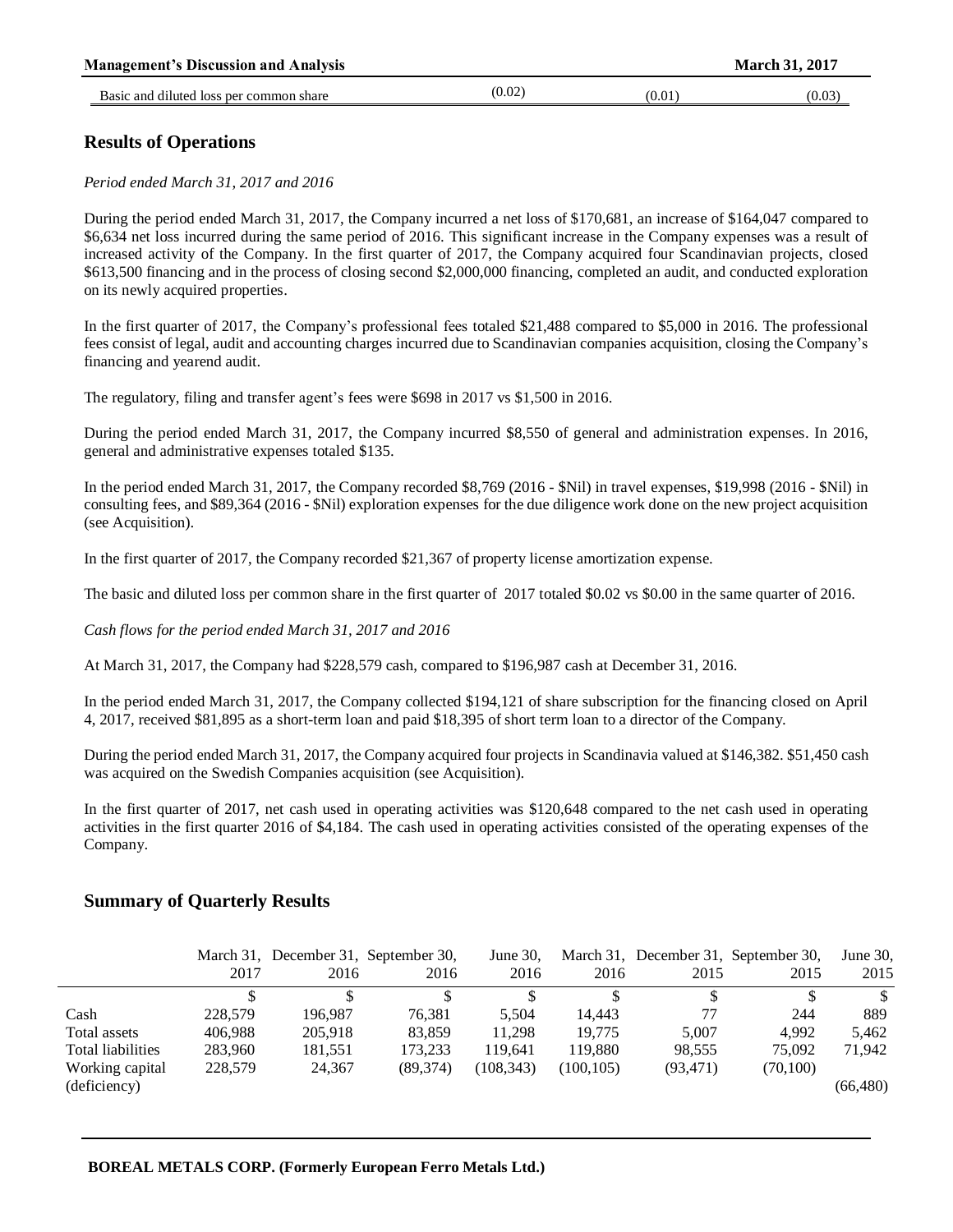| <b>Management's Discussion and Analysis</b> |           |          |           |         |         |          | <b>March 31, 2017</b> |         |
|---------------------------------------------|-----------|----------|-----------|---------|---------|----------|-----------------------|---------|
| Net loss and<br>comprehensive<br>loss       | (170.681) | (85,766) | (56, 031) | (8,238) | (6,634) | (23,369) | (3,621)               | (2,886) |
| Basic and<br>diluted loss per<br>share      | (0.02)    | (0.01)   | (0.01)    | (0.00)  | (0.00)  | (0.01)   | (0.00)                | (0.00)  |

# **Liquidity and Capital Resources**

To date, the Company has not yet realized profitable operations. The Company currently requires additional financing to continue in business and there can be no assurances that such financing will be available or if available, will be on reasonable terms.

These consolidated financial statements have been prepared assuming the Company will continue on a going-concern basis. The Company has incurred losses since inception and the ability of the Company to continue as a going-concern depends upon its ability to develop profitable operations and to continue to raise adequate financing. Management is actively targeting sources of additional financing through alliances with financial, exploration and mining entities, or other business and financial transactions which would assure continuation of the Company's operations and exploration programs. In order for the Company to meet its liabilities as they come due and to continue its operations, the Company is solely dependent upon its ability to generate such financing.

There can be no assurance that the Company will be able to obtain adequate financing in the future or that the terms of such financing will be favorable. If adequate financing is not available when required, the Company may be required to delay, scale back or eliminate programs and may be unable to continue in operation. The Company may seek such additional financing through debt or equity offerings, but there can be no assurance that such financing will be available on terms acceptable to the Company or at all. Any equity offering will result in dilution to the ownership interests of the Company's shareholders and may result in dilution to the value of such interests.

The Company's revenues, if any, are expected to be in large part derived from the mining and sale of minerals and metals or interests related thereto. The economics of developing and producing properties are affected by many factors including the cost of operations and the market price of the mineral resource. Depending on the market price of mineral resources, the Company may determine that it is impractical to continue commercial production.

# **Short-Term Loan**

#### **Short-term loans from related party**

As at March 31, 2017, the Company's director advanced to the Company a total amount of \$75,800 (December 31, 2016 - \$94,195) by the way of short-term loans. These are an unsecured, non-interest bearing and due on demand loans.

#### **Short-term loans**

As of March 31, 2017, \$81,895 (December 31, 2016 - \$Nil) was advances to the Company by the way of short-term loans. These loans are unsecured, non-interest bearing and due on demand loans.

# **Related Party Transactions**

Key management personnel include the Chief Executive Officer ("CEO"), Chief Financial Officer ("CFO") and Directors of the Company.

During the period ended March 31, 2017, the Company accrued \$5,500 to its directors. As of March 31, 2017, \$3,925 (December 31, 2016 - \$8,100) is payable to these directors.

As at March 31, 2017, the Company's director advanced to the Company an amount of \$75,800 (December 31, 2016 - \$94,195) by the way of short-term loans. These are an unsecured, non-interest bearing and due on demand loans.

All related party transactions are in the normal course of operations and have been measured at the agreed to amounts, which is the amount of consideration established and agreed to by the related parties.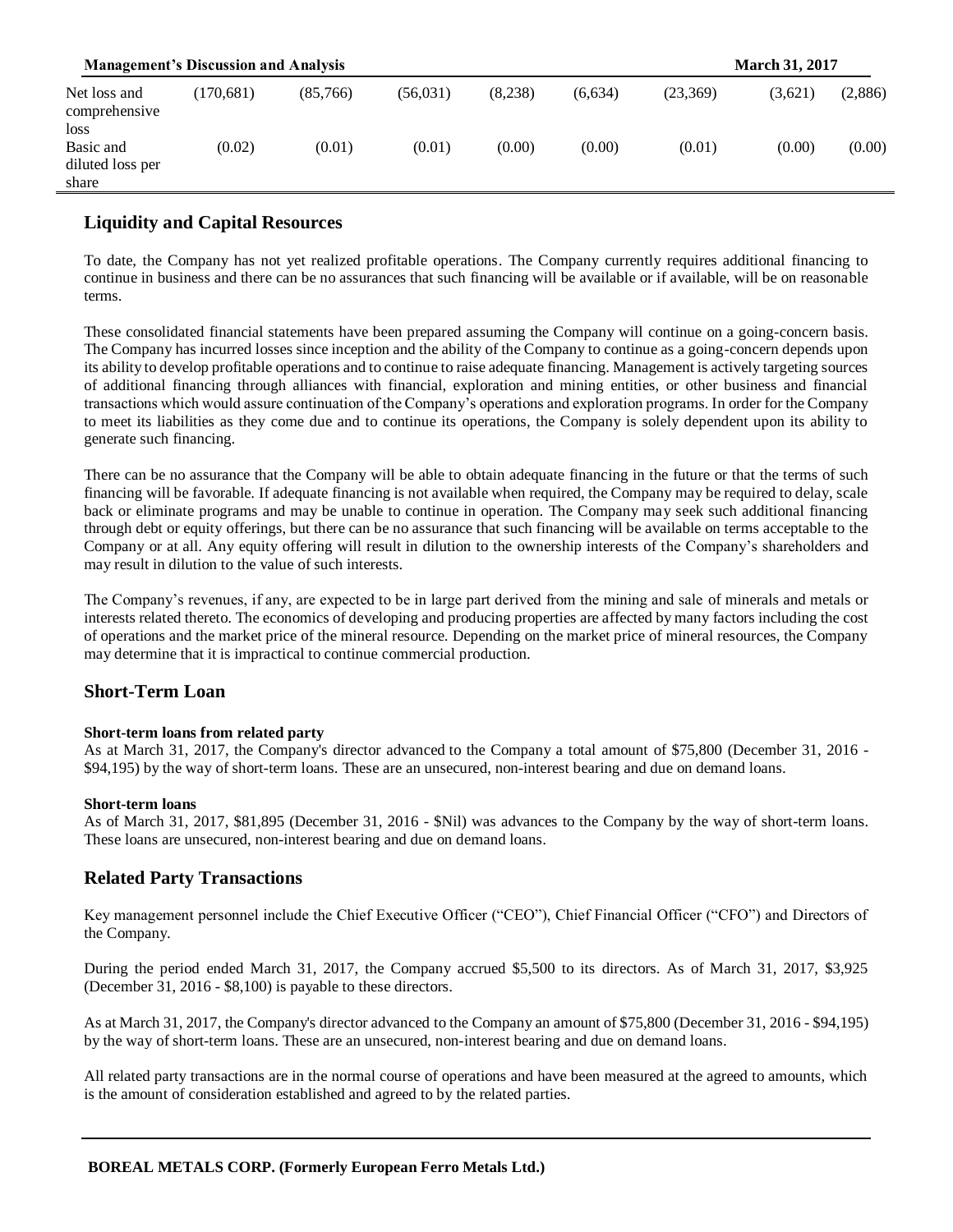### **Financial Instruments and Other Instruments**

#### **Financial instruments**

Financial assets and liabilities are classified in the fair value hierarchy according to the lowest level of input that is significant to the fair value measurement. Assessment of the significance of a particular input to the fair value measurement requires judgement and may affect placement within the fair value hierarchy levels. The hierarchy is as follows:

- Level 1: quoted prices (unadjusted) in active markets for identical assets or liabilities.
- Level 2: inputs other than quoted prices included in Level 1 that are observable for the asset or liability, either directly (i.e., as prices) or indirectly (i.e., derived from prices).
- Level 3: inputs for the asset or liability that are not based on observable market data (unobservable inputs).

The fair value of cash and accounts payable and accrued liabilities and short-term loan from related party approximate their carrying amounts due to the short term nature of the financial instruments. Cash is classified as financial assets fair value through profit or loss and is measured using level 1 inputs of the fair value hierarchy. Accounts payable and accrued liabilities and short-term loan from related party are classified as financial liabilities fair value through profit or loss.

#### *Risk management*

The Company is exposed to varying degrees to a variety of financial instrument related risks:

#### *Credit risk*

Credit risk is the risk that the counterparty to a financial instrument will cause a financial loss for the Company by failing to discharge its obligations. The Company's credit risk is primarily attributable to its liquid financial assets including cash. The Company limits its exposure to credit risk on liquid financial assets through maintaining its cash with high-credit quality financial institutions.

#### *Liquidity risk*

Liquidity risk is the risk that the Company will not be able to meet its obligations associated with its financial liabilities. The Company's approach to managing liquidity risk is to ensure that it will have sufficient liquidity to meet liabilities when due. The Company is currently investigating financing opportunities so that it has sufficient liquidity to meet liabilities when due.

There can be no assurance the Company will be able to obtain required financing in the future on acceptable terms. The Company anticipates it will need additional capital in the future to finance on-going exploration of its properties, such capital to be derived from the completion of other equity financings. The Company has limited financial resources, has no source of operating income and has no assurance that additional funding will be available to it for future exploration and development of its project. The ability of the Company to arrange additional financing in the future will depend, in part, on the prevailing capital market conditions and exploration success. In recent years, the securities markets have experienced wide fluctuations in price which have not necessarily been related to the operating performance, underlying asset values or prospects of such companies. There can be no assurance that continual fluctuations in price will not occur. Any quoted market for the common shares may be subject to market trends generally, notwithstanding any potential success of the Company in creating revenue, cash flows or earnings.

#### *Market risk*

Market risk is the risk of loss that may arise from changes in market factors such as interest rates, foreign exchange rates, and commodity and equity prices.

#### Currency risk

The Company is exposed to financial risk related to fluctuations in foreign exchange rates. Foreign currency risk is limited to the portion of the Company's business transactions denominated in currencies other than the Canadian Dollar.

#### Interest rate risk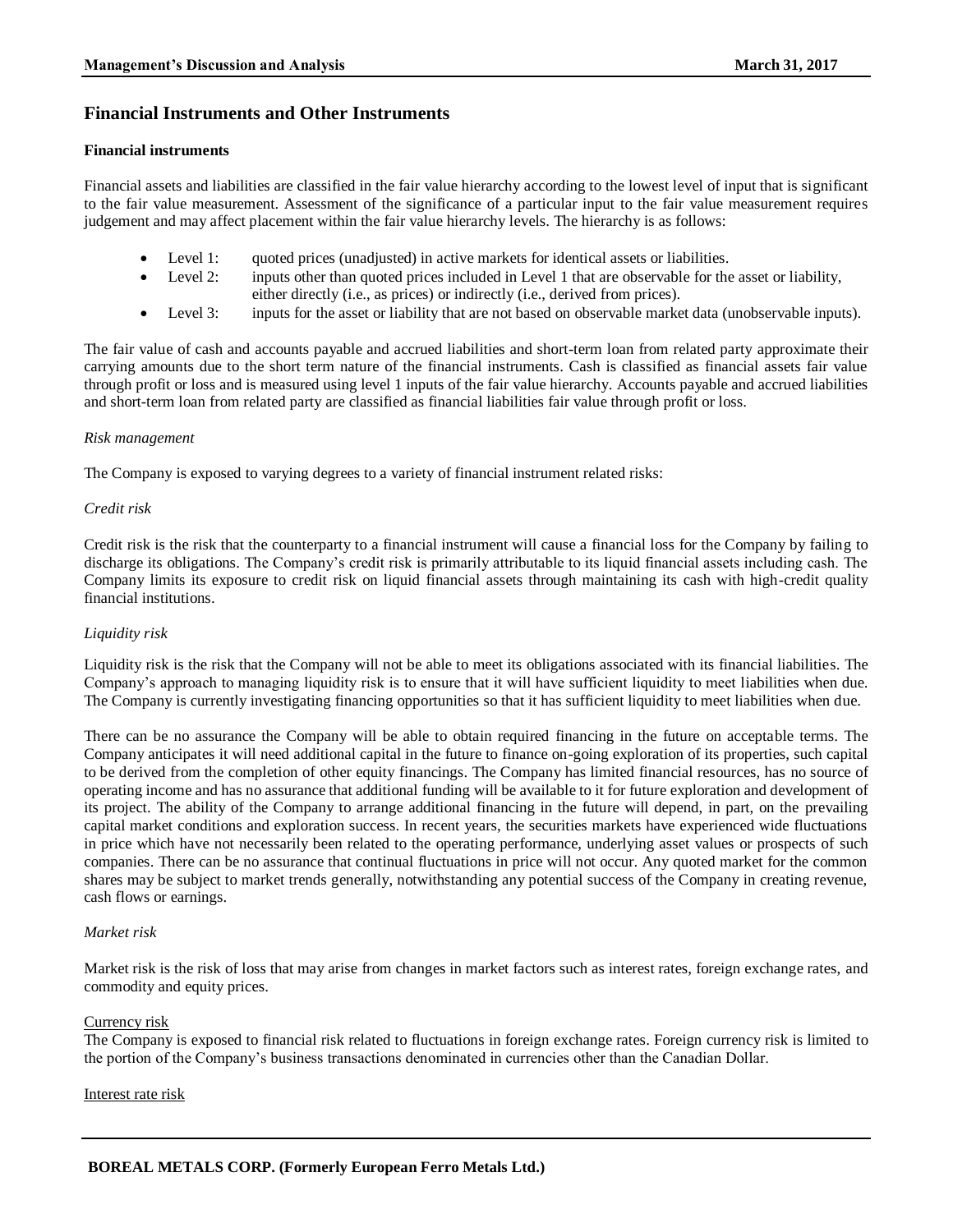#### **Management's Discussion and Analysis Management's Discussion and Analysis March 31, 2017**

The Company's exposure to interest rate risk arises from the interest rate impact on cash. The Company's policy is to invest cash at floating rates of interest, in order to maintain liquidity, while achieving a satisfactory return for shareholders. There is minimal risk that the Company would recognize any loss as a result of a decrease in the fair value.

#### Price risk

The Company is exposed to price risk with respect to commodity prices. The Company closely monitors commodity prices to determine the appropriate course of action to be taken by the Company.

### **Segment Information**

The Company is engaged in one business activity, being the acquisition, exploration and development of base and precious metal. The two geographical segments are Canada and Scandinavia. All non-current assets are held solely in the Scandinavia segment.

Summarized financial information on the geographic segments the Company operates in are as follows:

| For the period ended March 31, 2017 | Canada  | Scandinavia | Consolidated |
|-------------------------------------|---------|-------------|--------------|
| Exploration and evaluation assets   | $- S$   | 159.913 \$  | 159.913      |
| Los for the period                  | 134.165 | 36.516      | 170.681      |

# **Acquisition**

February 14, 2017, the Company has closed its share purchase agreement via a share exchange transaction with Eurasian Minerals Inc. ("Eurasian") and acquired two companies that were wholly-owned subsidiaries of Eurasian Minerals which together represent a portfolio of four Scandinavian base and precious metal (zinc-lead-copper-silver-gold) exploration projects including Gumsberg and Adak exploration assets in Sweden and the Tynset and Burfjord assets in Norway (the "Properties"). EMX Exploration Scandinavia AB and Iekelvare Minerals AB (together referred to as the "Swedish Companies") are now wholly-owned subsidiaries of the Company.

To acquire the Swedish Companies, the Company issued 1,713,390 of its common shares to Eurasian which represents a 19.9% equity ownership in the Company at the present time and will have the continuing obligation to issue additional shares to maintain 19.9% interest, at no additional cost to Eurasian, until the Company has raised \$5,000,000 in equity; thereafter, Eurasian will have the right to participate pro-rata in future financings at its own cost to maintain its 19.9% interest. On April 4, 2017, 3,466,610 shared were issued to Eurasian due to above obligation (Note 13).

Eurasian has also been granted a 3% net smelter return ("NSR") royalty on each of the Properties, of which a 1% NSR royalty may be purchased by the Company on or before the fifth anniversary of the closing date in 0.5% increments for a total of (a) USD\$2,500,000, or (b) at the purchaser's option, USD\$2,000,000 plus shares of the Company equal in value to USD\$500,000.

Eurasian will receive annual advance royalty ("AAR") payments of USD\$20,000 for each of the Properties commencing on the second anniversary of the closing, with each AAR payment increasing by USD\$5,000 per year until reaching USD\$60,000 per year, except that the Company may forgo AAR payments on two of the four Properties in years two and three. Once reaching USD\$60,000, AAR payments will be adjusted each year according to the Consumer Price Index (as published by the U.S. Department of Labor, Bureau of Labor Statistics). Eurasian will receive a 0.5% NSR royalty on any new mineral exploration projects generated by the Company in Sweden or Norway, excluding projects acquired from a third party containing a mineral resource or reserve or an existing mining operation. Eurasian has the right to one seat on the Board of Directors of BMC, but has not named a director at this time.

Management has determined that this transaction does not qualify as a business combination. Accordingly, it was accounted for as an acquisition of assets. The fair value of the purchased assets was measured using the fair value of the issued common shares of the Company on the transaction date.

The following table summarizes the fair value of Swedish companies identifiable assets and liabilities acquired at the date of acquisition: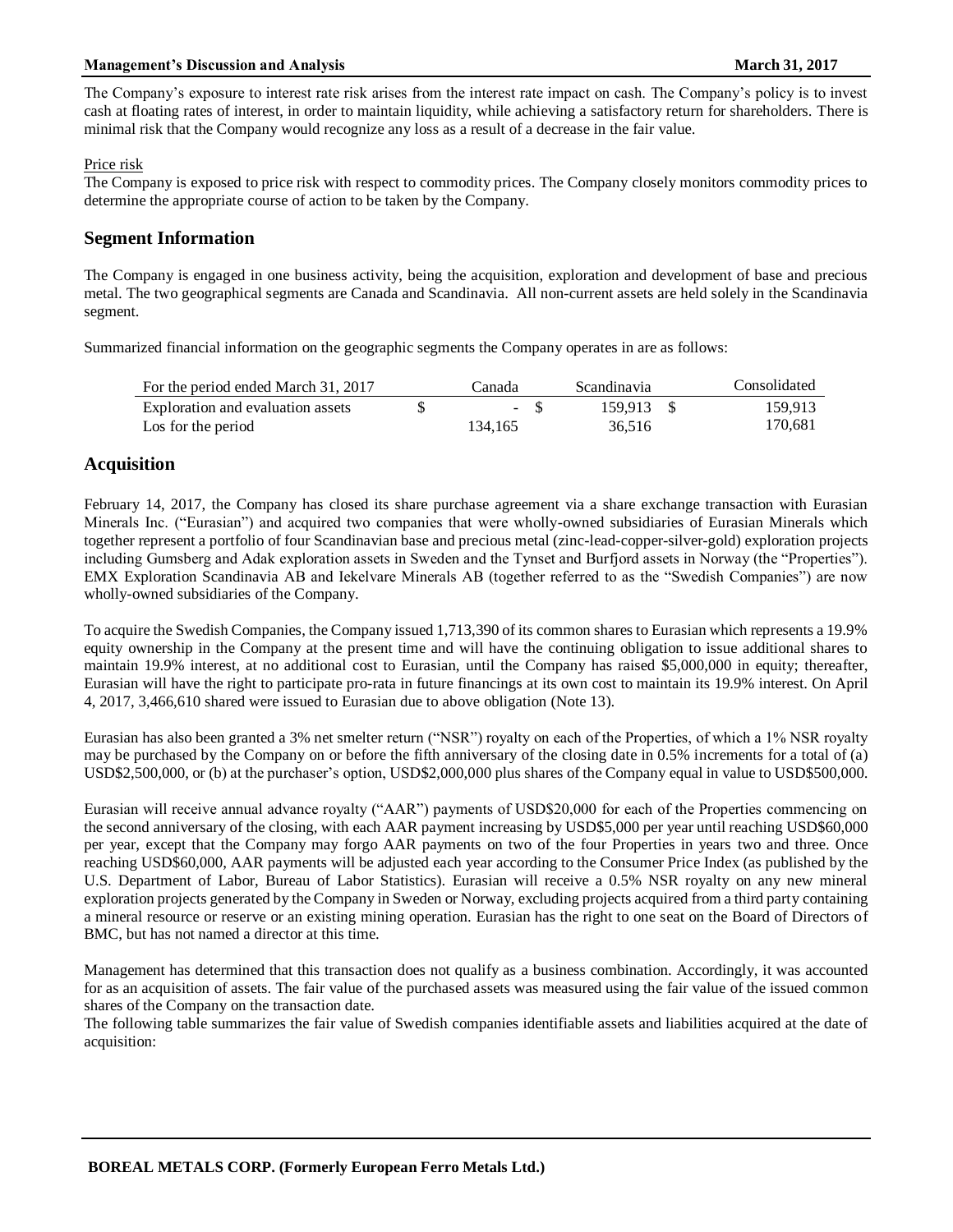| <b>Management's Discussion and Analysis</b> |    | <b>March 31, 2017</b> |  |
|---------------------------------------------|----|-----------------------|--|
| Net assets and liabilities acquired:        |    |                       |  |
| Cash                                        | \$ | 51,540                |  |
| <b>Accounts Receivable</b>                  |    | 777                   |  |
| Properties Acquisition Costs                |    | 179,825               |  |
| Trade and Other Payables                    |    | (146, 382)            |  |
| Total                                       |    | 85,670                |  |
| Consideration paid:                         |    |                       |  |
| Share capital                               | S  | 85,670                |  |

# **Subsequent Events**

On April 4, 2017, the Company closed a non-brokered private placement of 12,270,000 units at \$0.05 per unit for proceeds of \$613,500. Each unit consists of one common share and one-half of one transferable share purchase warrant, exercisable into one additional common share at a price of \$0.10 per share for a period of one year from the date of issue. As of March 31, 2017, \$483,500 of share subscription was received towards this private placement.

On April 4, 2017, 3,466,610 shared were issued to Eurasian at no additional cost due to the Company's obligation to maintain Eurasian 19.9% equity ownership in the Company, until \$5,000,000 in equity has been raised (Note 9).

On April 12, 2017, the Company announced a private placement of up to 10,000,000 units at \$0.20 per unit for total gross proceeds of up to \$2,000,000. Each unit will consist of one common share and one-half of one transferable share purchase warrant, each whole warrant exercisable into one additional common share at a price of \$0.40 per share for a period of two years from the date of issue. The warrants are subject to an acceleration provision, whereby any time after four months from the date of issuance and before the expiry date, if the closing price of the common shares of the Company is \$0.75 or above for 10 consecutive trading days, the Company may provide notice to the holder (the "Acceleration Notice") that the warrants will expire on the date which is 30 days from the date of the Acceleration Notice.

# **Off-Balance Sheet Arrangements**

The Company does not have any off-balance sheet arrangements as at March 31, 2017 and 2015.

# **Significant Accounting Policies**

These consolidated financial statements, including comparatives, were prepared in accordance with the accounting policies described in the Company's annual financial statements for the year ended December 31, 2016. There have been no changes to the Company's critical accounting estimates and judgments during the period ended March 31, 2017.

# **Critical Accounting Estimates**

The preparation of the unaudited consolidated financial statements requires management to make judgments and estimates and form assumptions that affect the reported amounts of assets and liabilities at the date of the financial statements and reported amounts of expenses during the reporting period. On an ongoing basis, management evaluates its judgments and estimates in relation to assets, liabilities and expenses. Management uses historical experience and various other factors it believes to be reasonable under the given circumstances as the basis for its judgments and estimates. Actual outcomes may differ from these estimates.

The most significant estimates relate to the valuation of deferred income tax amounts and impairment testing. The value of deferred tax assets is evaluated based on the probability of realization; the Company has assessed that it is improbable that such assets will be realized and has accordingly not recognized a value for deferred taxes.

The most significant judgments relate to the recoverability of capitalized amounts, recognition of deferred tax assets and liabilities and the determination of the economic viability of a project.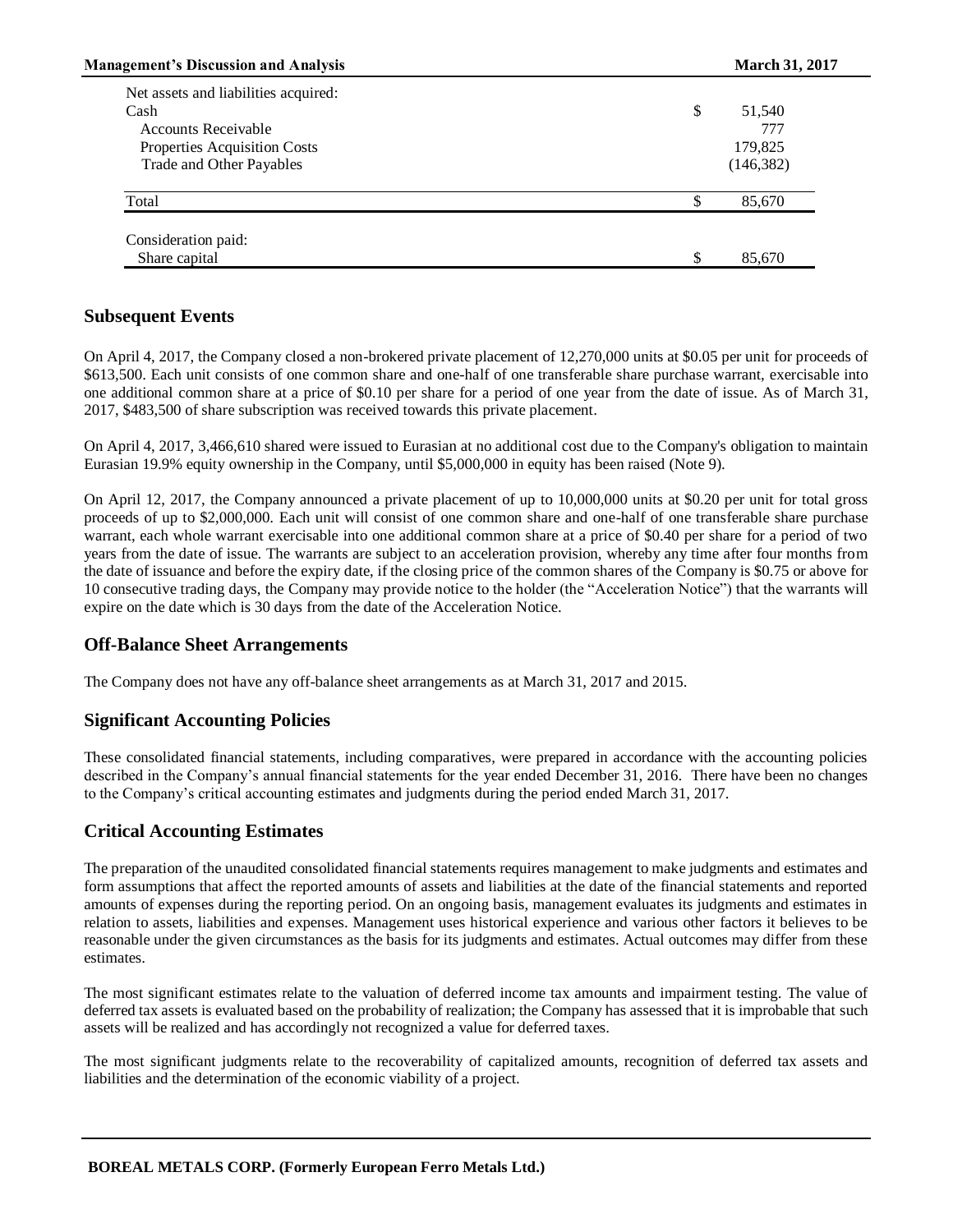### **New standards not yet adopted**

IFRS 9, Financial Instruments: Classification and Measurement, issued in December 2009, effective for annual periods beginning on or after January 1, 2018, with early adoption permitted, introduces new requirements for the classification and measurement of financial instruments. Management anticipates that this standard will be adopted in the Company's financial statements for the period beginning January 1, 2018. The Company is currently evaluating the impact of the adoption of this standard on its consolidated financial statements.

# **Outstanding Share Data**

As at March 31, 2017, the Company has 10,232,390 common shares outstanding and 26,060,000 shares as of the date of this MD&A.

On April 4, 2017, the Company closed a non-brokered private placement of 12,270,000 units at \$0.05 per unit. Each unit will consist of one common share and one-half of one transferable share purchase warrant, each whole warrant exercisable into one additional common share at a price of \$0.10 per share for a period of one year from the date of issue.

On April 4, 2017, 3,466,610 common shares of the Company were issued to Eurasian pursuant to Eurasian's antidilution right.

As at March 31, 2017, the Company had not issued any stock options or share purchase warrants and had 6,135,000 warrants as at the date of this MD&A. 6,135,000 transferrable share purchase warrants were issued on April 4, 2017, at a price of \$0.10 for a period of one year in connection to the closed non-brokered private placement.

# **Management's Responsibility for Financial Statements**

Information provided in this report, including the financial statements, is the responsibility of management. In the preparation of these statements, estimates are sometimes necessary to make a determination of future value for certain assets or liabilities. Management believes such estimates have been based on careful judgments and have been properly reflected in the accompanying financial statements. Management maintains a system of internal controls to provide reasonable assurances that the Company's assets are safeguarded and to facilitate the preparation of relevant and timely information.

# **Risk Factors**

*Our exploration programs may not result in a commercial mining operation.*

Mineral exploration involves significant risk because few properties that are explored contain bodies of ore that would be commercially economic to develop into producing mines. Our mineral properties are without a known body of commercial ore and our proposed programs are an exploratory search for ore. We do not know whether our current exploration programs will result in any commercial mining operation. If the exploration programs do not result in the discovery of commercial ore, we will be required to acquire additional properties and write-off all of our investments in our existing properties.

#### *We may not have sufficient funds to complete further exploration programs.*

We have limited financial resources, do not generate operating revenue and must finance our exploration activity by other means. We do not know whether additional funding will be available for further exploration of our projects or to fulfill our anticipated obligations under our existing property agreements. If we fail to obtain additional financing, we will have to delay or cancel further exploration of our properties, and we could lose all of our interest in our properties.

#### *Factors beyond our control may determine whether any mineral deposits we discover are sufficiently economic to be developed into a mine.*

The determination of whether our mineral deposits are economic is affected by numerous factors beyond our control. These factors include market fluctuations for precious metals; metallurgical recoveries associated with the mineralization; the proximity and capacity of natural resource markets and processing equipment; costs of access and surface rights; and government regulations governing prices, taxes, royalties, land tenure, land use, importing and exporting of minerals and environmental protection.